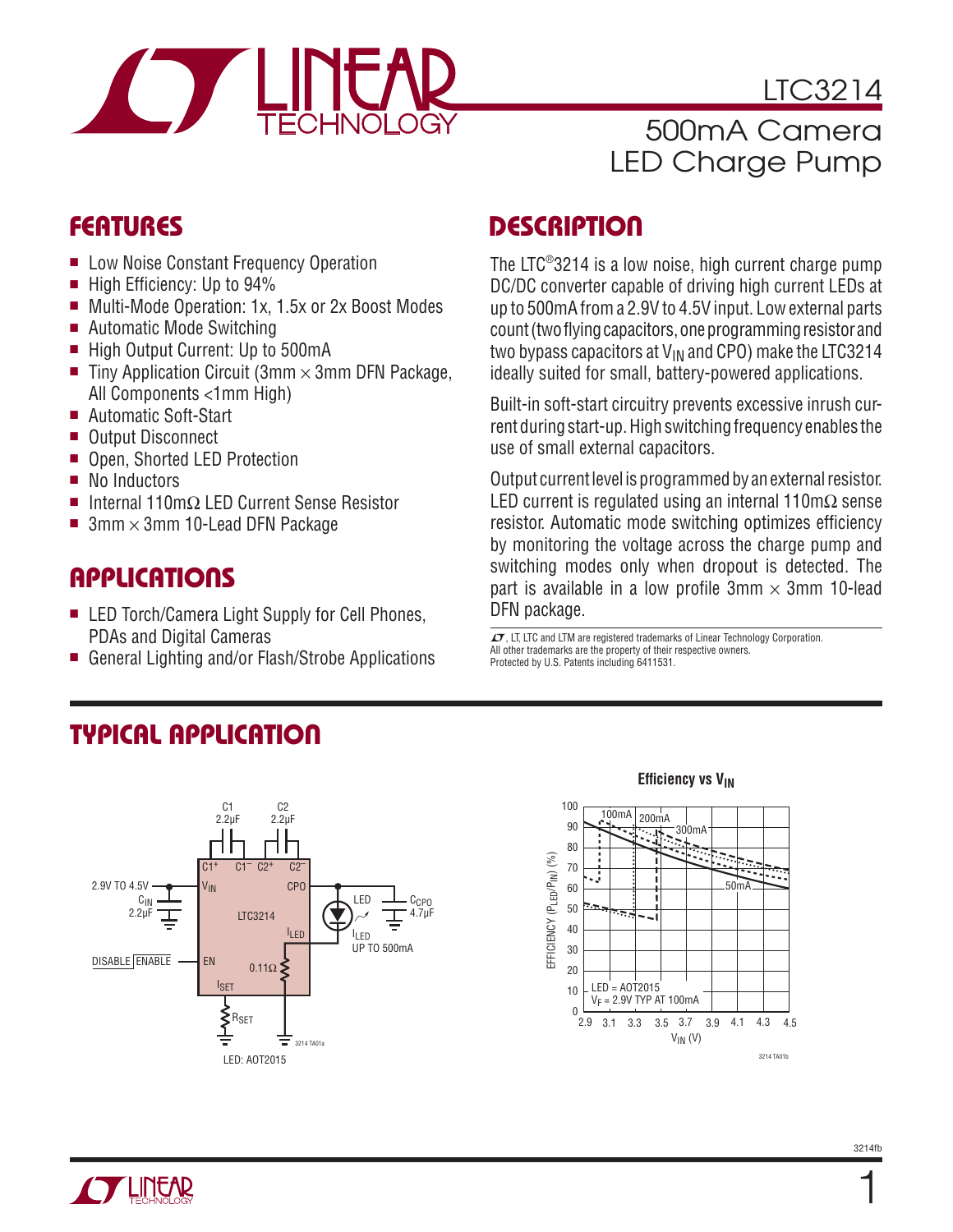#### **ABSOLUTE MAXIMUM RATINGS PIN CONFIGURATION (Note 1)**

| $\left\{11\right\}$ $\left\{11\right\}$                                 |  |
|-------------------------------------------------------------------------|--|
|                                                                         |  |
|                                                                         |  |
|                                                                         |  |
|                                                                         |  |
|                                                                         |  |
|                                                                         |  |
| Operating Temperature Range (Note 3) $-40^{\circ}$ C to 85 $^{\circ}$ C |  |
|                                                                         |  |



# **ORDER INFORMATION**

| <b>FINISH</b><br><b>LEAD</b><br><b>FREE</b> | <b>AND</b><br><b>REEL</b><br>TAP <sup>®</sup> | <b>MARKING</b><br><b>PAR</b> | : DESCRIPTION<br><b>PACKAGL</b>                    | <b>RANGE</b><br>EMPERATURE       |
|---------------------------------------------|-----------------------------------------------|------------------------------|----------------------------------------------------|----------------------------------|
| LTC3214EDD#PBF                              | <b>RPBF</b><br>C3214EDD#                      | LBVQ                         | <b>Plastic DFN</b><br>3mm<br>∟ead<br>'3mm<br>- 1 6 | ., to 85°C $\,$<br>$-40^{\circ}$ |

Consult LTC Marketing for parts specified with wider operating temperature ranges.

Consult LTC Marketing for information on non-standard lead based finish parts.

For more information on lead free part marking, go to: http://www.linear.com/leadfree/

For more information on tape and reel specifications, go to: http://www.linear.com/tapeandreel/

# **ELECTRICAL CHARACTERISTICS** The  $\bullet$  denotes the specifications which apply over the full operating

**temperature range, otherwise specifications are at**  $T_A = 25^{\circ}C$ **.**  $V_{1N} = 3.6V$ **,**  $C_{1N} = C1 = C2 = 2.2\mu$ **F,**  $C_{CP0} = 4.7\mu$ **F.** 

| <b>PARAMETER</b>                                      | <b>CONDITIONS</b>                                                               |           | <b>MIN</b> | <b>TYP</b>        | <b>MAX</b> | <b>UNITS</b>   |
|-------------------------------------------------------|---------------------------------------------------------------------------------|-----------|------------|-------------------|------------|----------------|
| <b>Input Power Supply</b>                             |                                                                                 |           |            |                   |            |                |
| V <sub>IN</sub> Operating Voltage                     |                                                                                 | $\bullet$ | 2.9        |                   | 4.5        | V              |
| <b>I<sub>VIN</sub></b> Operating Current              | $I_{CPO} = 0$ mA, 1x Mode<br>$I_{CPO} = 0mA, 1.5x$<br>$l_{CPO} = 0$ mA, 2x Mode |           |            | 980<br>4.8<br>6.7 |            | μA<br>mA<br>mA |
| I <sub>VIN</sub> Shutdown Current                     | $EN = LOW$                                                                      |           |            | 2.5               | 7.5        | μA             |
| <b>LED Current</b>                                    |                                                                                 |           |            |                   |            |                |
| LED Current Ratio (ILED/ISET)                         | $I_{IFD} = 150 \text{mA}$ to 500 mA                                             |           | 2715       | 2950              | 3190       | mA/mA          |
| I <sub>LED</sub> Dropout Voltage (V <sub>ILED</sub> ) | Mode Switch Threshold, ILED = 200mA                                             |           |            | 40                |            | mV             |
| Mode Switching Delay (LED Warm-Up Time)               |                                                                                 |           |            | 2.5               |            | ms             |
| <b>LED Current On Time</b>                            | EN√ to LED Current On                                                           |           |            | 100               |            | μs             |
| Charge Pump (CPO)                                     |                                                                                 |           |            |                   |            |                |
| Charge Pump Output Clamp Voltage                      |                                                                                 |           |            | 5                 |            | V              |
| 1x Mode Output Impedance                              |                                                                                 |           |            | 0.70              |            | $\Omega$       |
| 1.5x Mode Output Impedance                            |                                                                                 |           |            | 3.2               |            | $\Omega$       |
| 2x Mode Output Impedance                              |                                                                                 |           |            | 3.5               |            | Ω              |
| <b>CLK Frequency</b>                                  | $V_{IN} = 3V$                                                                   | $\bullet$ | 0.6        | 0.9               | 1.2        | <b>MHz</b>     |
| <b>CPO Short-Circuit Detection</b>                    |                                                                                 |           |            |                   |            |                |
| <b>Threshold Voltage</b>                              | $EN = High$                                                                     | $\bullet$ | 0.5        |                   | 1.5        | $\vee$         |
| <b>Test Current</b>                                   | $EN = Low, VCPO = OV$                                                           | $\bullet$ | 12         |                   | 66         | mA             |
|                                                       |                                                                                 |           |            |                   |            | 3214fb         |

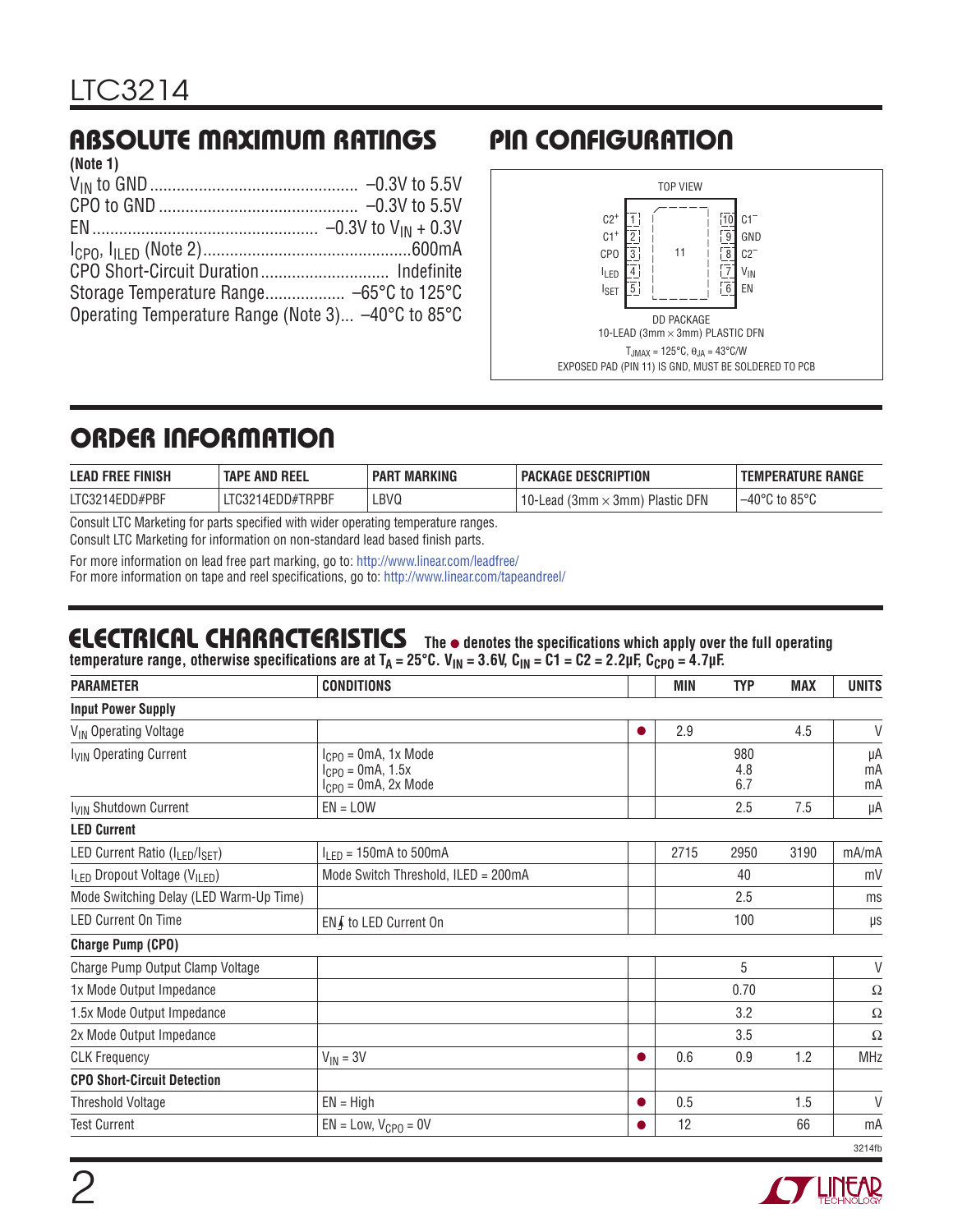# **ELECTRICAL CHARACTERISTI CS** The  $\bullet$  denotes the specifications which apply over the full operating

|  | temperature range, otherwise specifications are at T <sub>A</sub> = 25°C. V <sub>IN</sub> = 3.6V, C <sub>IN</sub> = C1 = C2 = 2.2µF, C <sub>CPO</sub> = 4.7µF. |  |  |  |
|--|----------------------------------------------------------------------------------------------------------------------------------------------------------------|--|--|--|
|  |                                                                                                                                                                |  |  |  |

| <b>PARAMETER</b>                            | <b>CONDITIONS</b>           | <b>MIN</b>        | <b>TYP</b> | <b>MAX</b> | <b>UNITS</b> |
|---------------------------------------------|-----------------------------|-------------------|------------|------------|--------------|
| EN                                          |                             |                   |            |            |              |
| High Level Input Voltage (V <sub>IH</sub> ) |                             | 1.4               |            |            | V            |
| Low Level Input Voltage (V <sub>IL</sub> )  |                             |                   |            | 0.4        | V            |
| Input Current (I <sub>IH</sub> )            | $V_{FN} = 3.6V$             |                   | 14.4       | 20         | μA           |
| Input Current (I <sub>IL</sub> )            |                             | $\qquad \qquad -$ |            |            | μA           |
| <b>I</b> <sub>SET</sub>                     |                             |                   |            |            |              |
| V <sub>ISET</sub>                           | $I_{\text{SET}} = 50 \mu A$ | 1.18              | 1.21       | .24        | V            |
| <b>I</b> <sub>ISET</sub>                    |                             |                   |            | 184        | μA           |

**Note 1:** Stresses beyond those listed under Absolute Maximum Ratings may cause permanent damage to the device. Exposure to any Absolute Maximum Rating condition for extended periods may affect device reliability and lifetime.

**Note 3:** The LTC3214E is guaranteed to meet performance specifications from 0°C to 70°C. Specifications over the -40°C to 85°C ambient operating temperature range are assured by design, characterization and correlation with statistical process controls.

**Note 2:** Based on long-term current density limitations. Assumes an operating duty cycle of  $\leq 10\%$  under absolute maximum conditions for durations less than 10 seconds. Max current for continuous operation is 300mA.

### **TYPICAL PERFORMANCE CHARACTERISTICS (TA = 25°C unless otherwise specifi ed)**





#### **1x Mode Charge Pump Open-Loop Output Resistance vs Temperature**

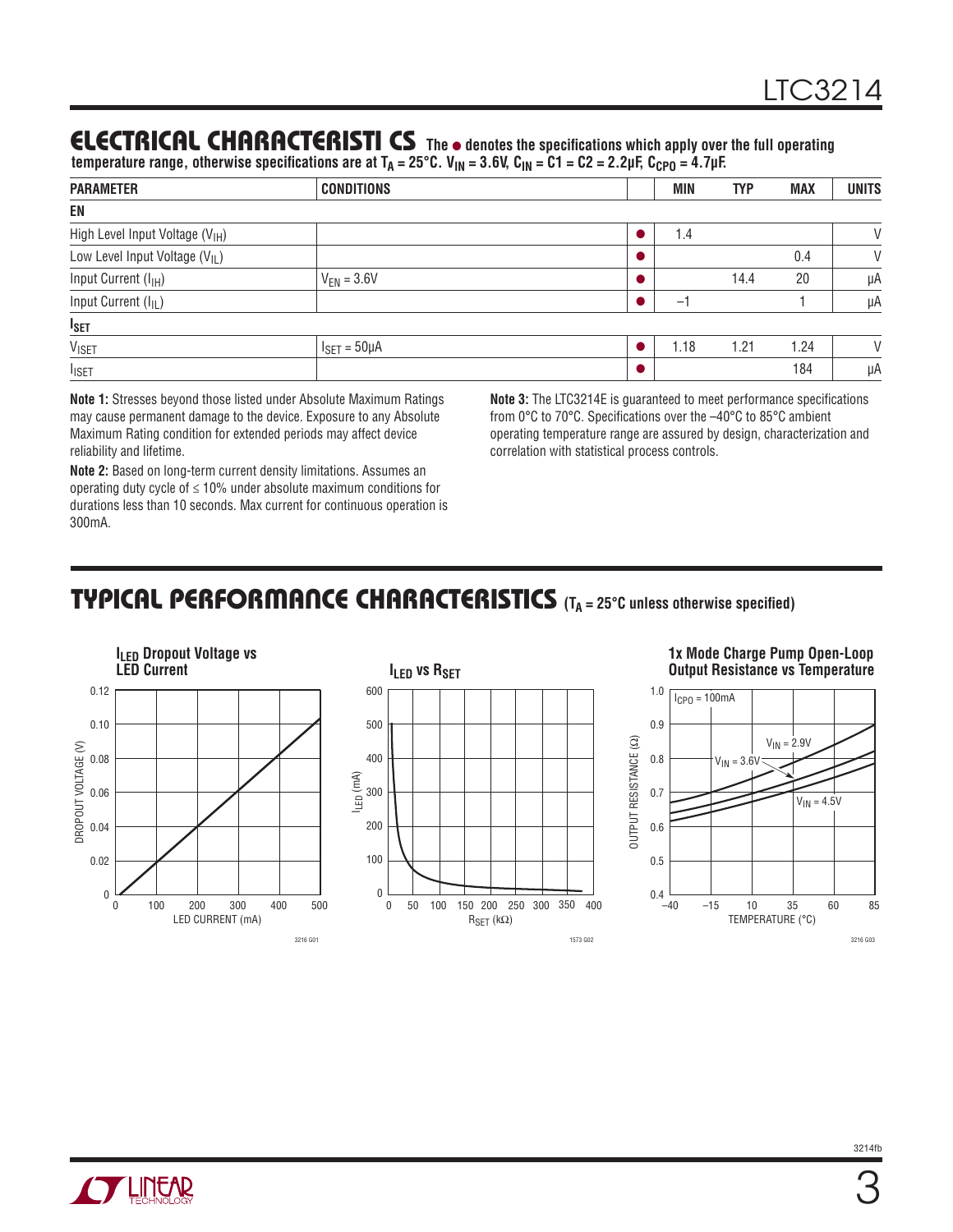### **TYPICAL PERFORMANCE CHARACTERISTICS** (TA = 25°C unless otherwise specified)



 $V_{IN} = 3.6V$  500ns/DIV  $I_{CPO} = 200mA$ 

3214 G11



3214fb

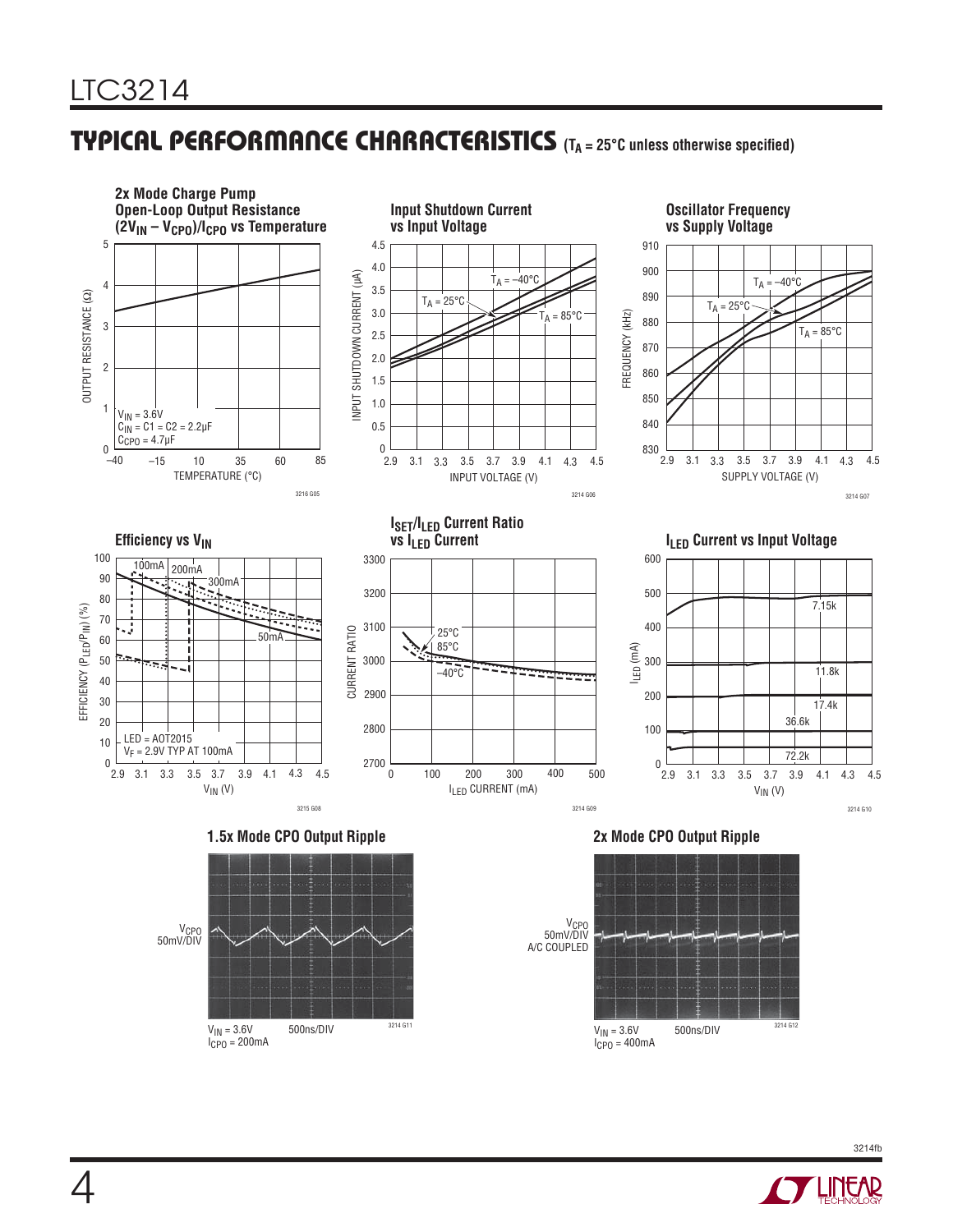### **PIN FUNCTIONS**

**C2+, C1+, C2–, C1– (Pins 1, 2, 8, 10):** Charge Pump Flying Capacitor Pins. A 2.2μF X5R or X7R ceramic capacitor should be connected from C1<sup>+</sup> to C1<sup>-</sup> and from C2+ to C2–.

**CPO (Pin 3):** Output. CPO is the output of the charge pump. This pin may be enabled or disabled using the EN input. A 4.7μF X5R or X7R ceramic capacitor is required from CPO to GND.

 $I_{LED}$  (Pin 4): Input.  $I_{IFD}$  is the LED current sense pin. The LED is connected between CPO (anode) and  $I_{\text{LPD}}$  (cathode). The current into the  $I_{\text{LED}}$  pin is set by a resistor connected to the  $I_{\text{SFT}}$  pin and regulated internally.

**ISFT (Pin 5):** LED Current Programming Resistor Pin. A resistor connected between this pin and GND is used to set the LED current level.

**EN (Pin 6):** Input. The EN pin is used to enable the part and bring it into shutdown mode. An internal 250k resistor pulls this pin to GND when left floating.

**V<sub>IN</sub>** (Pin 7): Power. Supply voltage for the LTC3214. V<sub>IN</sub> should be bypassed with a 2.2μF to 4.7μF low impedance ceramic capacitor to GND.

**GND (Pin 9):** Charge Pump Ground. This pin should be connected directly to a low impedance ground plane.

**Exposed Pad (Pin 11):** Control Signal Ground. This pad must be soldered to a low impedance ground plane for optimum thermal and electrical performance.



# **BLOCK DIAGRAM**

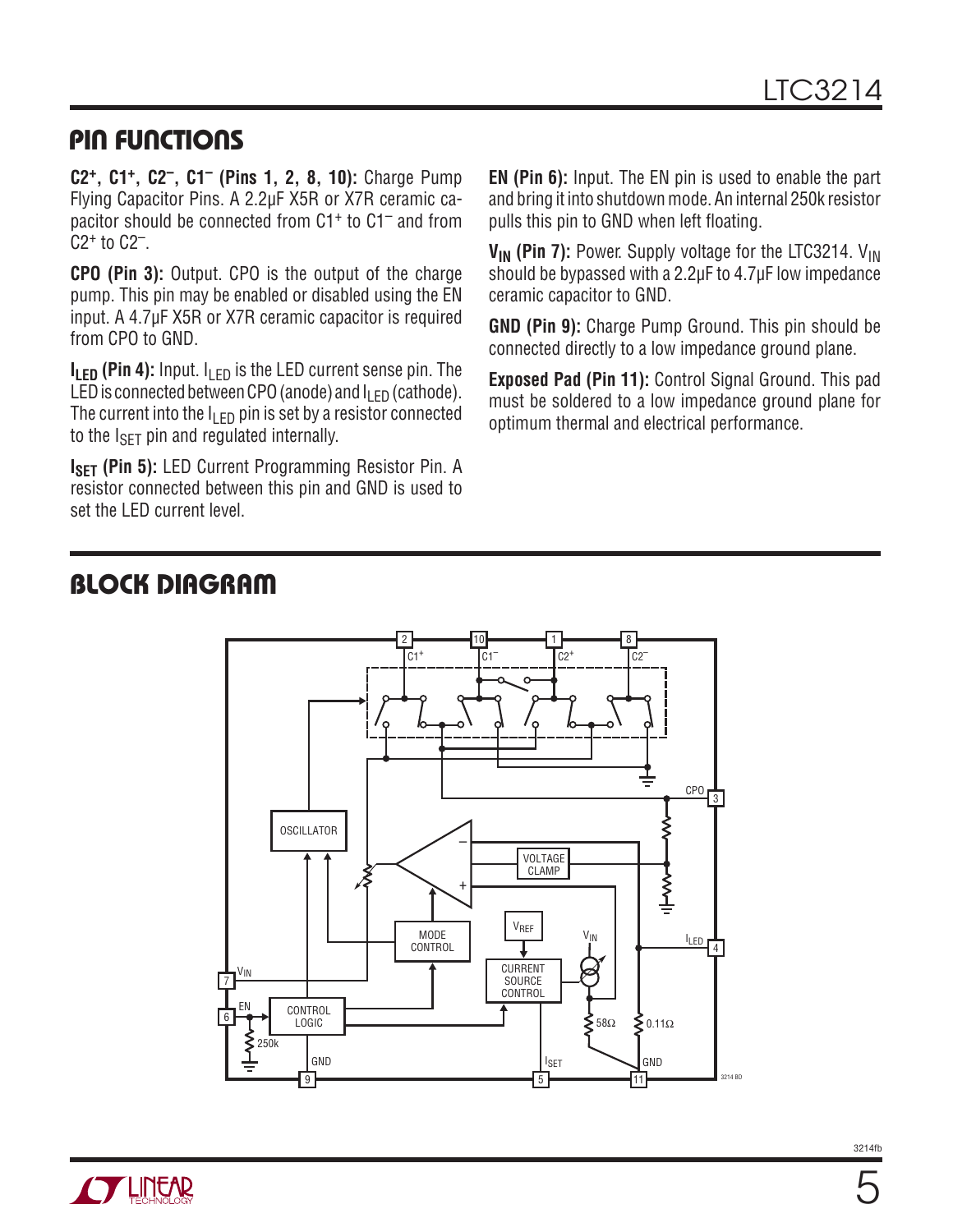# **OPERATION**

The LTC3214 uses a fractional switched capacitor charge pump to power a high current LED with a programmed regulated current. The part starts up into the 1x mode. In this mode,  $V_{IN}$  is directly connected to CPO. This mode provides maximum efficiency and minimum noise. The LTC3214 will remain in this mode until the forward voltage  $(V_F)$  approaches the maximum CPO voltage possible in this mode. When this dropout condition occurs, the LTC3214 will switch to 1.5x mode after a soft-start period. Any subsequent dropout detected will cause the part to enter 2x mode.

A 2-phase nonoverlapping clock activates the charge pump switches. In the 2x mode, the flying capacitors are charged on alternate clock phases from  $V_{\text{IN}}$ . While one capacitor is being charged from  $V_{\text{IN}}$ , the other is stacked on top of  $V_{IN}$  and connected to the output. Alternatively, in the 1.5x mode the flying capacitors are charged in series during the first clock phase, and stacked in parallel on top of  $V_{\text{IN}}$ on the second clock phase. This sequence of charging and discharging the flying capacitors continues at a free running frequency of 900kHz (typ).

The current delivered to the LED load is controlled by the internal programmable current source. The current is programmed by a resistor connected between the  $I_{\text{SFT}}$  pin and GND. The resistor value needed to attain the desired current level can be determined by Equation 1.

$$
R_{\text{SET}} = 3570/I_{\text{LED}}\tag{1}
$$

Overcurrent shutdown mode will prevent damage to the part by shutting down the high power sections of the chip. Choosing an  $R_{SFT}$  value of 5k or greater will ensure that the part stays out of this mode.

Regulation is achieved by sensing the voltage at the  $I_{\text{ED}}$ pin and modulating the charge pump strength based on the error signal.

In shutdown mode all circuitry is turned off and the LTC3214 draws a very low current from the  $V_{IN}$  supply. The output is disconnected from  $V_{IN}$  and is pulled down by a resistance of approximately 43kΩ. The LTC3214 enters shutdown mode when the EN pin is brought low.

#### **Thermal Protection**

The LTC3214 has built-in overtemperature protection. Thermal shutdown circuitry will shut down the part when the junction temperature exceeds approximately 165°C. It will re-enable the part once the junction temperature drops back to approximately 150°C. The LTC3214 will cycle in and out of thermal shutdown indefinitely without latchup or damage until the heat source is removed.

#### **Short-Circuit Protection**

When EN is brought high, the part will connect  $V_{IN}$  and CPO through a weak pull-up. If the CPO capacitor fails to charge up to over 1V (i.e., CPO is shorted), the chip will not be enabled. Similarly, during operation if CPO is pulled down below 1V, the part will be disabled.

#### **Soft-Start**

To prevent excessive inrush current during start-up and mode switching, the LTC3214 employs built-in soft-start circuitry. Soft-start is achieved by increasing the amount of current available to the output charge storage capacitor linearly over a period of approximately 150μs.

#### **Charge Pump Strength**

When the LTC3214 operates in either the 1.5x mode or 2x mode, the charge pump can be modeled as a Thevenin equivalent circuit to determine the amount of current available from the effective input voltage and effective open-loop output resistance,  $R_{OL}$ (Figure 1).



**Figure 1. Charge Pump Open-Loop Thevenin-Equivalent Circuit**



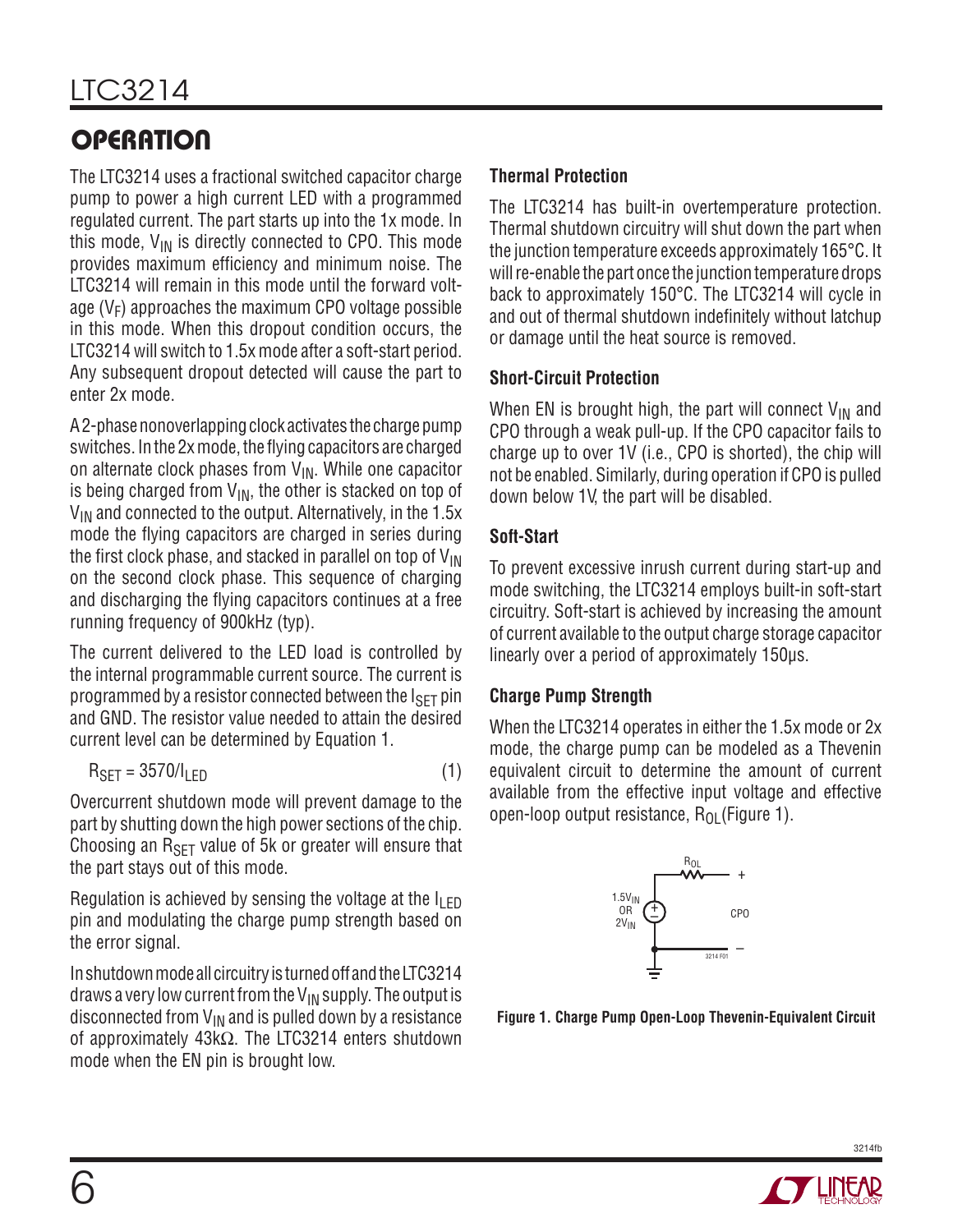### **OPERATION**

 $R_{\text{OL}}$  is dependent on a number of factors including the oscillator frequency, flying capacitor values and switch resistances. From Figure 1, we can see that the output current is proportional to:

$$
\frac{1.5V_{IN} - CPO}{R_{OL}} \text{ OR } \frac{2V_{IN} - CPO}{R_{OL}}
$$

in the 1.5x mode or 2x mode respectively.

#### **LED Current Programming**

The LTC3214 includes an accurate, programmable current source that is capable of driving LED currents up to 300mA continuously and up to 500mA for pulsed operation. Pulsed operation may be achieved by toggling the EN pin. In either continuous or pulsed operation, proper board layout is required for effective heat sinking.

The current may be programmed using a single external resistor. Equation 1, used to calculate the resistor value from the desired current level is repeated below:

For applications requiring multiple current levels, several schemes may be used to change the resistance for the  $R_{\text{SFT}}$  resistor. Figure 2 shows one such scheme. The circuit in Figure 2 uses the I/O output of a microcontroller to switch a second resistor (R2) in parallel or series with R1, changing the effective  $I_{\text{SFT}}$  current.

#### **Mode Switching**

The LTC3214 will automatically switch from 1x mode to 1.5x mode, and subsequently from 1.5x mode to 2x mode whenever the LED forward voltage approaches the maximum CPO voltage for that mode. The part will wait approximately 2.5ms before switching to the next mode. This delay allows the LED to warm up and reduce its forward voltage which may remove the dropout condition. The part may be reset to 1x mode by bringing the part into shutdown by setting the EN pin low. Once the EN pin is low, it may be immediately brought high to re-enable the part.

 $R_{SFT} = 3570/l_{FID}$ 



**Figure 2. Recommended Circuit for Attaining Two Current Levels (Torch and Flash Modes)**

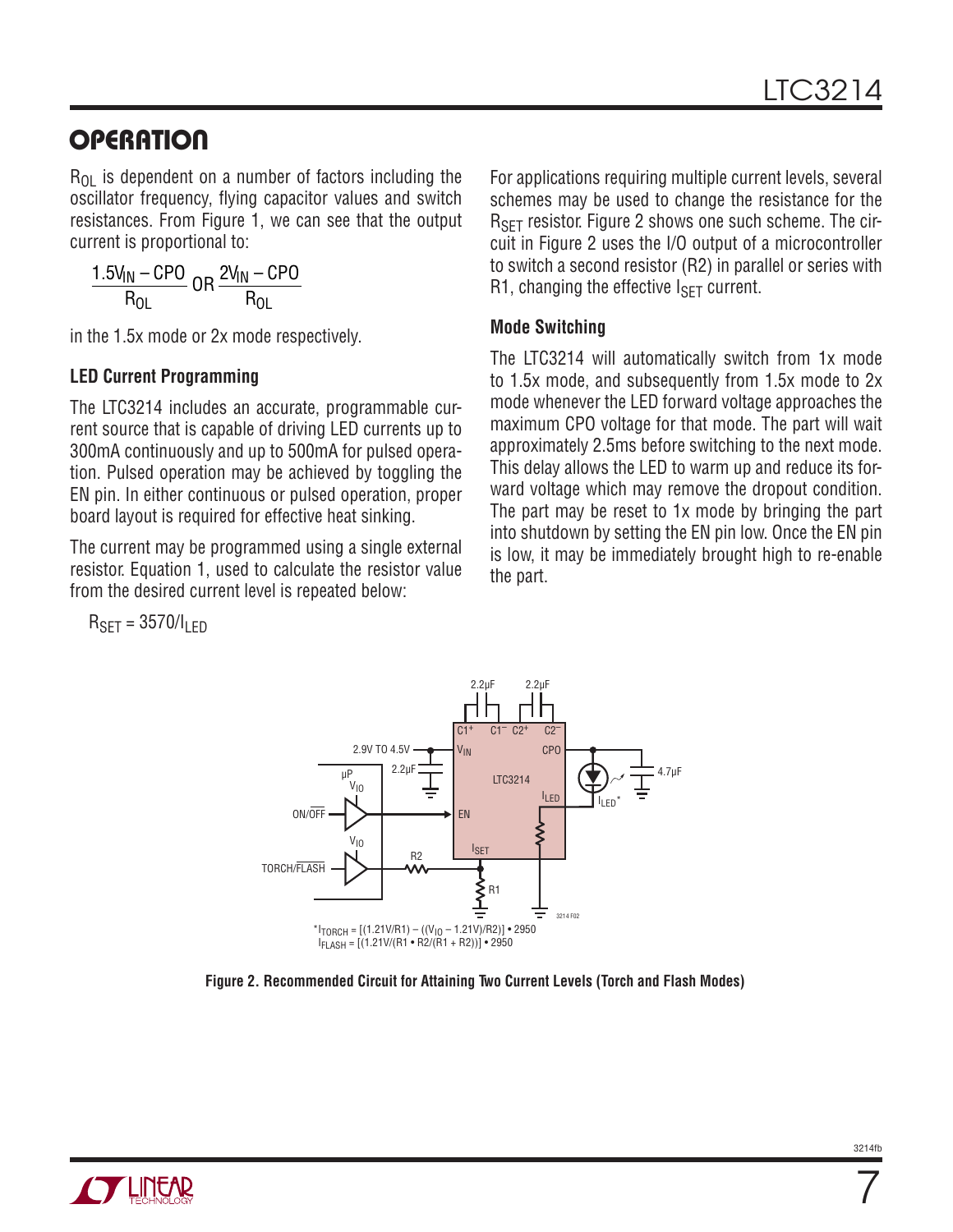# **APPLICATIONS INFORMATION**

#### **VIN, CPO Capacitor Selection**

The value and type of capacitors used with the LTC3214 determine several important parameters such as regulator control loop stability, output ripple, charge pump strength and minimum start-up time.

To reduce noise and ripple, it is recommended that low equivalent series resistance (ESR) ceramic capacitors be used for both  $C_{VIN}$  and  $C_{CPO}$ . Tantalum and aluminum capacitors are not recommended because of their high ESR.

The value of  $C_{CPO}$  directly controls the amount of output ripple for a given load current. Increasing the size of  $C_{CPO}$ will reduce the output ripple at the expense of higher startup current. The peak-to-peak output ripple for 1.5x mode is approximately given by the expression:

 $V_{RIPPLE(P-P)} = I_{OUT}/(3f_{OSC} \cdot C_{CPO})$ 

where  $f_{\rm OSC}$  is the LTC3214's oscillator frequency (typically 900kHz) and  $C_{CPO}$  is the output storage capacitor.

Both the style and value of the output capacitor can significantly affect the stability of the LTC3214. As shown in the Block Diagram, the LTC3214 uses a control loop to adjust the strength of the charge pump to match the current required at the output. The error signal of this loop is stored directly on the output charge storage capacitor. The charge storage capacitor also serves as the dominant pole for the control loop. To prevent ringing or instability, it is important for the output capacitor to maintain at least 3μF of actual capacitance over all conditions.

Likewise, excessive ESR on the output capacitor will tend to degrade the loop stability of the LTC3214. To prevent poor load transient response and instability, the ESR of the output capacitor should be kept below 50mΩ. Multilayer ceramic chip capacitors typically have exceptional ESR performance. MLCCs combined with a tight board layout will yield very good stability. As the value of  $C<sub>CPO</sub>$  controls the amount of output ripple, the value of  $C_{V}$ <sub>IN</sub> controls the amount of ripple present at the input pin  $(V_{\text{IN}})$ . The input current to the LTC3214 will be relatively constant while the charge pump is on either the input charging phase or the output charging phase but will drop to zero during the clock nonoverlap times. Since the nonoverlap time is small (~15ns), these missing "notches" will result in only a small perturbation on the input power supply line. Note that a higher ESR capacitor such as tantalum will have higher input noise due to the input current change times the ESR. Therefore, ceramic capacitors are again recommended for their exceptional ESR performance. Input noise can be further reduced by powering the LTC3214 through a very small series inductor as shown in Figure 3. A 10nH inductor will reject the fast current notches, thereby presenting a nearly constant current load to the input power supply. For economy, the 10nH inductor can be fabricated on the PC board with about 1cm (0.4") of PC board trace.



**Figure 3. 10nH Inductor Used for Input Noise Reduction (Approximately 1cm of Wire)**

#### **Flying Capacitor Selection**

**Warning: Polarized capacitors such as tantalum or**  aluminum should never be used for the flying capaci**tors since their voltage can reverse upon start-up of the LTC3214. Ceramic capacitors should always be used for**  the flying capacitors.

The flying capacitors control the strength of the charge pump. In order to achieve the rated output current it is necessary to have at least 1.6μF of actual capacitance for each of the flying capacitors. Capacitors of different materials lose their capacitance with higher temperature and voltage at different rates. For example, a ceramic capacitor made of X7R material will retain most of its capacitance from –40°C to 85°C whereas a Z5U or Y5V style capacitor will lose considerable capacitance over that range. Z5U and Y5V capacitors may also have a very poor voltage coefficient causing them to lose 60% or more of their capacitance when the rated voltage is applied. Therefore, when comparing different capacitors, it is often more appropriate to compare the amount of achievable capacitance for a given case size rather than comparing the specified capacitance value. For example, over rated voltage and temperature conditions, a 1μF, 10V, Y5V



3214fb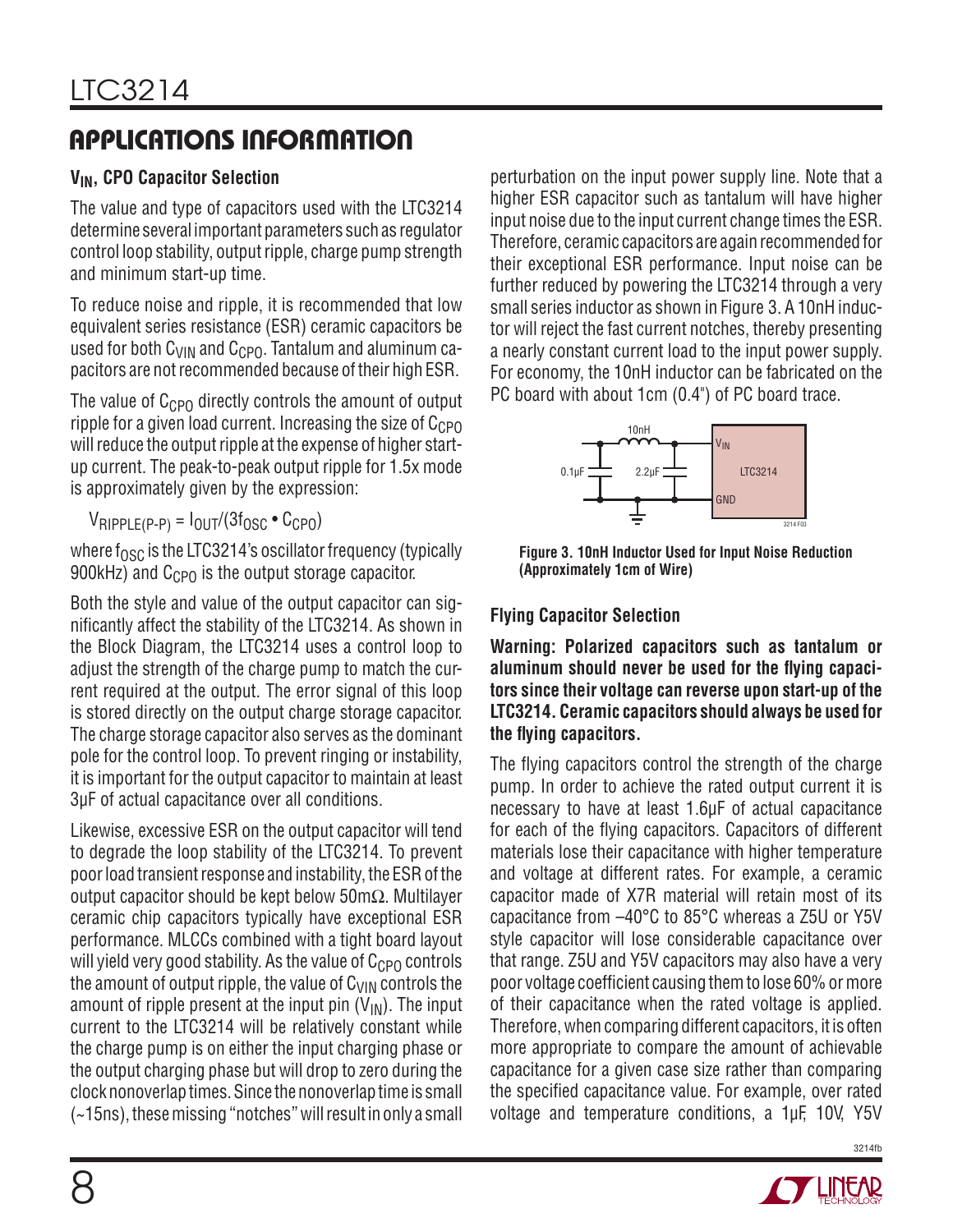# **APPLICATIONS INFORMATION**

ceramic capacitor in a 0603 case may not provide any more capacitance than a 0.22μF, 10V, X7R available in the same case. The capacitor manufacturer's data sheet should be consulted to determine what value of capacitor is needed to ensure minimum capacitances at all temperatures and voltages.

Table 1 shows a list of ceramic capacitor manufacturers and how to contact them.

| <b>AVX</b>  | www.avxcorp.com |
|-------------|-----------------|
| Kemet       | www.kemet.com   |
| Murata      | www.murata.com  |
| Taiyo Yuden | www.t-yuden.com |
| Vishay      | www.vishay.com  |
| TDK         | www.tdk.com     |

#### **Layout Considerations and Noise**

Due to the high switching frequency and the transient currents produced by the LTC3214, careful board layout is necessary. A true ground plane and short connections to all capacitors will improve performance and ensure proper regulation under all conditions. An example of such a layout is shown in Figure 4.

The flying capacitor pins  $C1^+$ ,  $C2^+$ ,  $C1^-$  and  $C2^-$  will have very high edge rate waveforms. The large dv/dt on these pins can couple energy capacitively to adjacent PCB runs. Magnetic fields can also be generated if the flying capacitors are not close to the LTC3214 (i.e., the loop area is large). To decouple capacitive energy transfer, a Faraday shield may be used. This is a grounded PCB trace between the sensitive node and the LTC3214 pins. For a high quality AC ground, it should be returned to a solid ground plane that extends all the way to the LTC3214.

The following guidelines should be followed when designing a PCB layout for the LTC3214.

- The Exposed Pad should be soldered to a large copper plane that is connected to a solid, low impedance ground plane using plated, through-hole vias for proper heat sinking and noise protection.
- Input and output capacitors  $(C_{1N}$  and  $C_{CPO}$ ) must also be placed as close to the part as possible.
- The flying capacitors must also be placed as close to the part as possible. The traces running from the pins to the capacitor pads should be as wide as possible.
- $V_{IN}$ , CPO and  $I_{I}F_D$  traces must be made as wide as possible. This is necessary to minimize inductance, as well as provide sufficient area for high current applications.
- LED pads must be large and should be connected to as much solid metal as possible to ensure proper heat sinking.



**Figure 4. Example Board Layout**

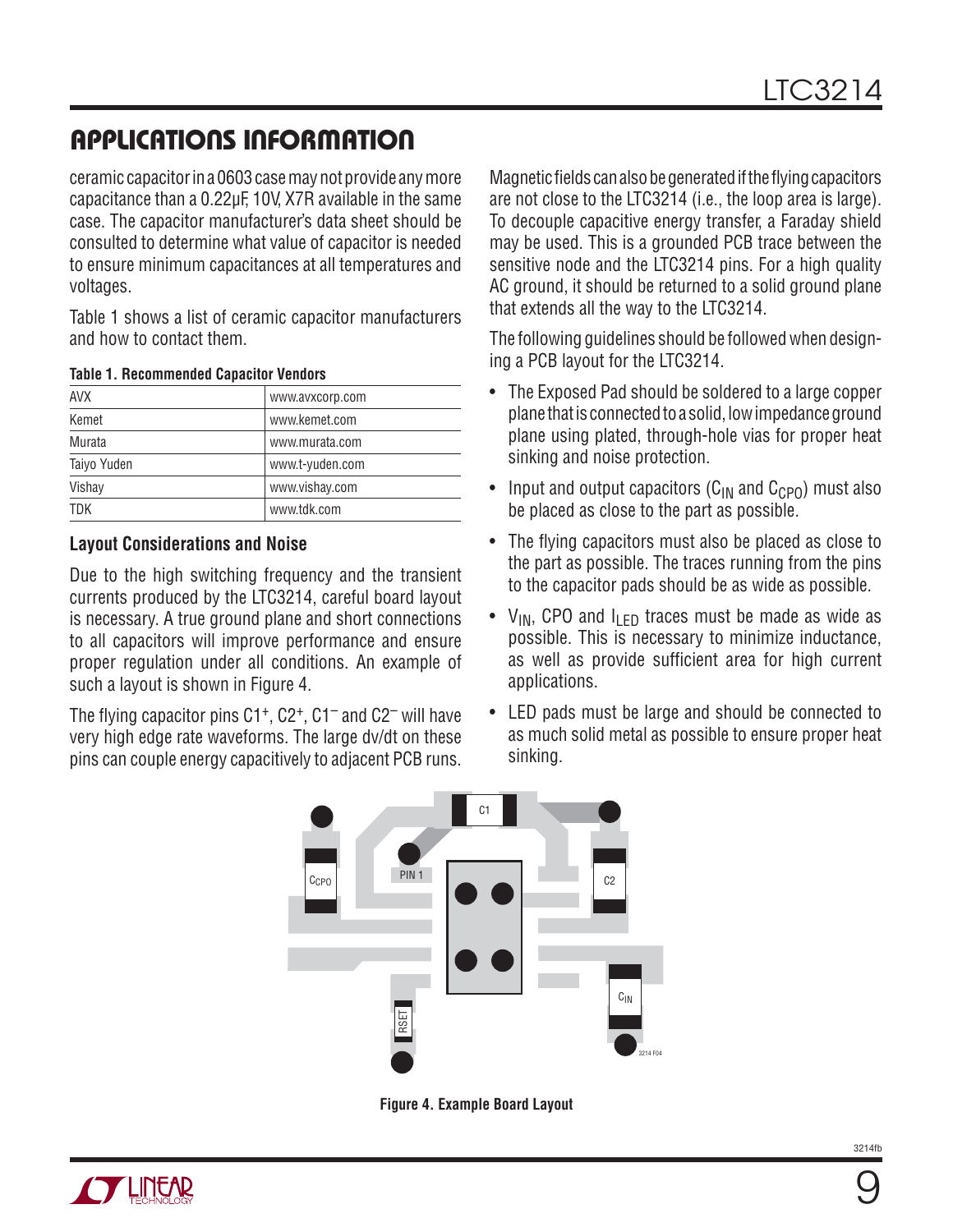# **APPLICATIONS INFORMATION**

#### **Power Efficiency**

To calculate the power efficiency  $(\eta)$  of a white LED driver chip, the LED power should be compared to the input power. The difference between these two numbers represents lost power whether it is in the charge pump or the current sources. Stated mathematically, the power efficiency is given by:

$$
\eta \equiv \frac{P_{LED}}{P_{IN}}
$$

The efficiency of the LTC3214 depends upon the mode in which it is operating. Recall that the LTC3214 operates as a pass switch, connecting  $V_{IN}$  to CPO, until dropout is detected at the  $I_{LED}$  pin. This feature provides the optimum efficiency available for a given input voltage and LED forward voltage. When it is operating as a switch, the efficiency is approximated by:

$$
\eta = \frac{P_{LED}}{P_{IN}} = \frac{V_{LED} \cdot I_{LED}}{V_{IN} \cdot I_{IN}} \approx \frac{V_{LED}}{V_{IN}}
$$

since the input current will be very close to the LED current.

At moderate to high output power, the quiescent current of the LTC3214 is negligible and the expression above is valid.

Once dropout is detected at the  $I_{\text{LED}}$  pin, the LTC3214 enables the charge pump in 1.5x mode.

In 1.5x boost mode, the efficiency is similar to that of a linear regulator with an effective input voltage of 1.5 times the actual input voltage. This is because the input current for a 1.5x charge pump is approximately 1.5 times the load current. In an ideal 1.5x charge pump, the power efficiency would be given by:

$$
\eta_{\text{IDEAL}} \equiv \frac{P_{\text{LED}}}{P_{\text{IN}}} = \frac{V_{\text{LED}} \cdot I_{\text{LED}}}{V_{\text{IN}} \cdot 1.5 I_{\text{LED}}} \approx \frac{V_{\text{LED}}}{1.5 V_{\text{IN}}}
$$

Similarly, in 2x boost mode, the efficiency is similar to that of a linear regulator with an effective input voltage of 2 times the actual input voltage. In an ideal 2x charge pump, the power efficiency would be given by:

$$
\eta_{\text{IDEAL}} \equiv \frac{P_{\text{LED}}}{P_{\text{IN}}} = \frac{V_{\text{LED}} \cdot I_{\text{LED}}}{V_{\text{IN}} \cdot 2 \cdot I_{\text{LED}}} \approx \frac{V_{\text{LED}}}{2V_{\text{IN}}}
$$

#### **Thermal Management**

For higher input voltages and maximum output current, there can be substantial power dissipation in the LTC3214. If the junction temperature increases above approximately 165°C, the thermal shutdown circuitry will automatically deactivate the output. To reduce maximum junction temperature, a good thermal connection to the PC board is recommended. Connecting the Exposed Pad to a ground plane and maintaining a solid ground plane under the device can reduce the thermal resistance of the package and PC board considerably.



3214fb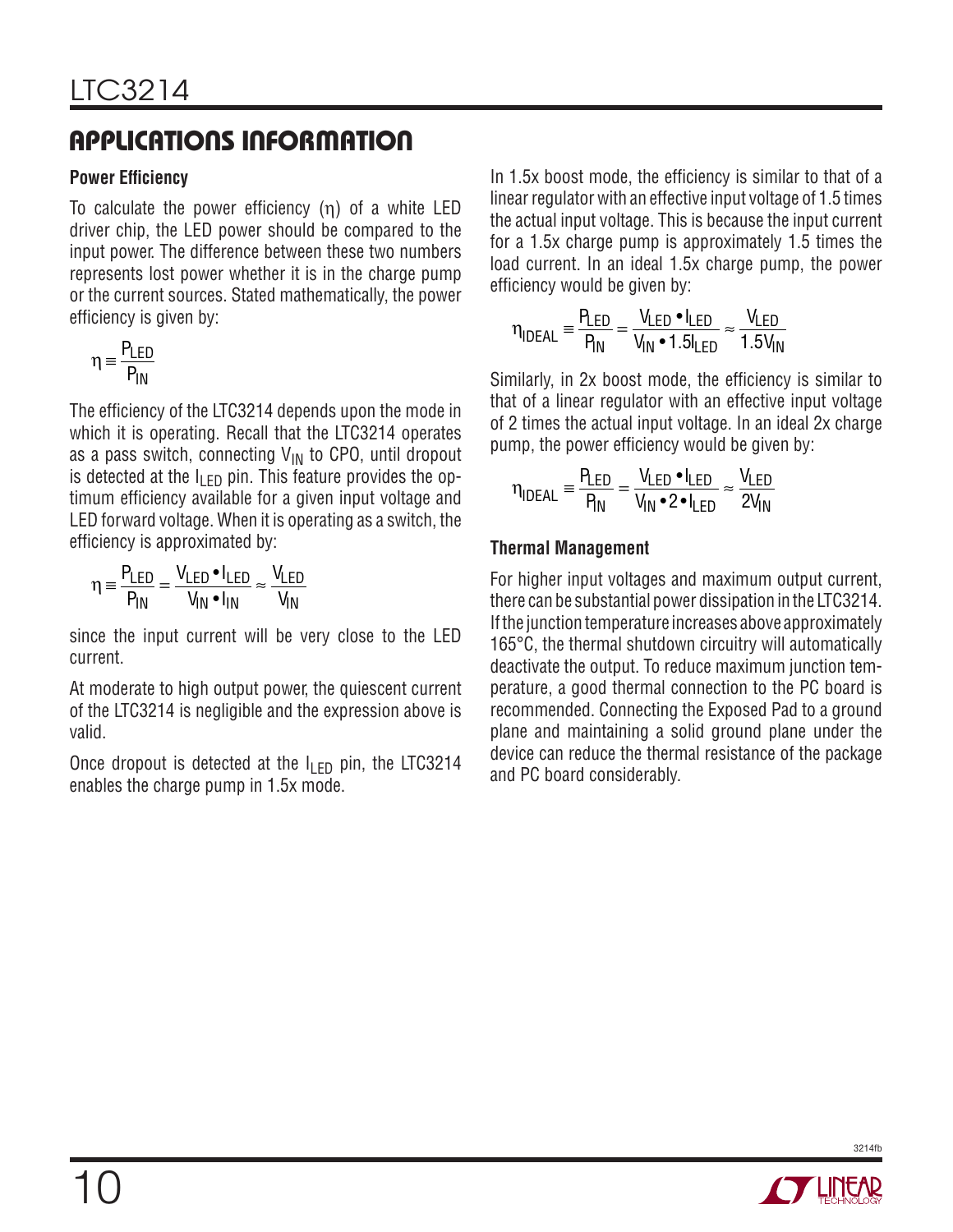### **PACKAGE DESCRIPTION**



**DD Package 10-Lead Plastic DFN (3mm** × **3mm)**

 MOLD FLASH. MOLD FLASH, IF PRESENT, SHALL NOT EXCEED 0.15mm ON ANY SIDE 5. EXPOSED PAD SHALL BE SOLDER PLATED

6. SHADED AREA IS ONLY A REFERENCE FOR PIN 1 LOCATION ON THE TOP AND BOTTOM OF PACKAGE